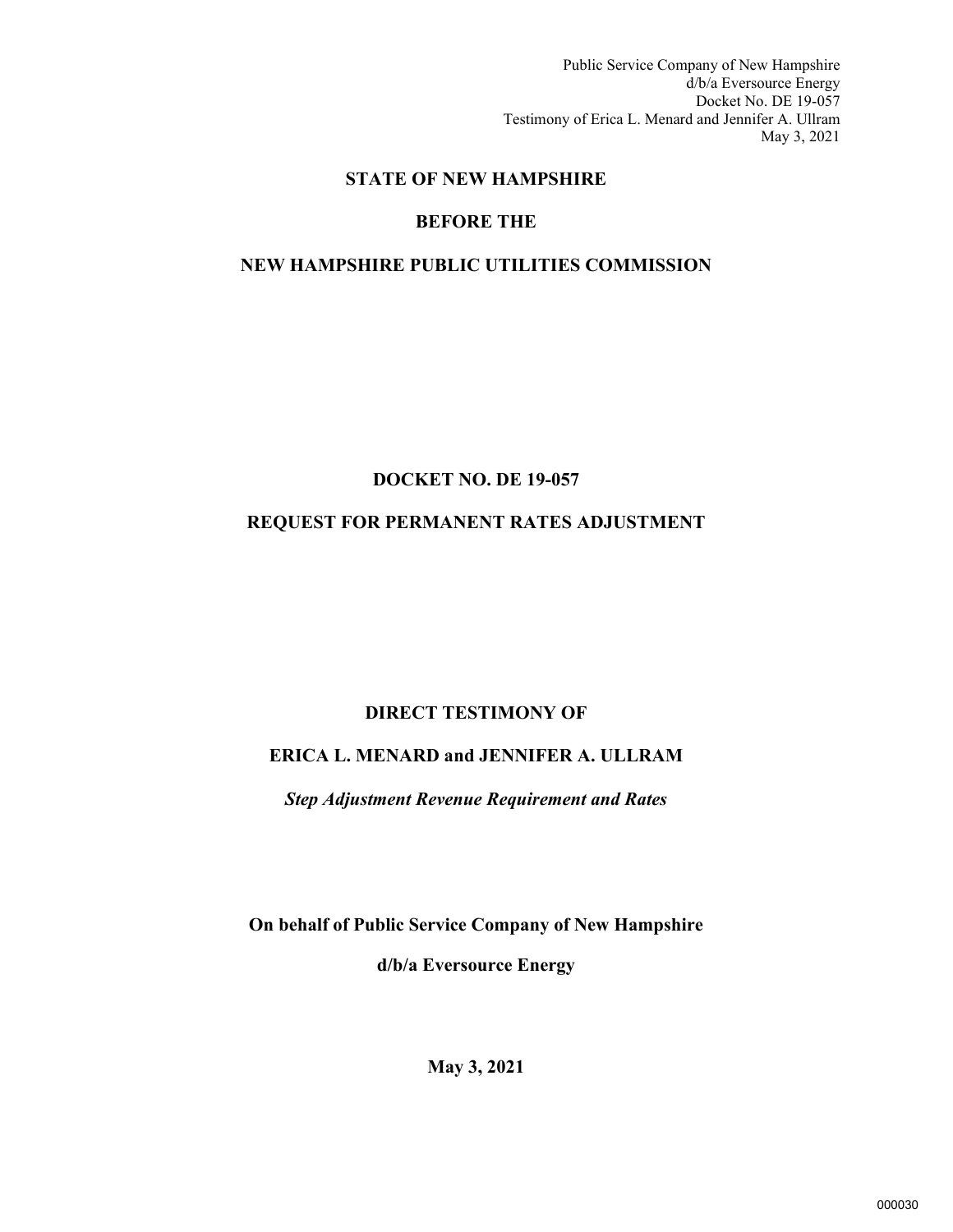Public Service Company of New Hampshire d/b/a Eversource Energy Docket No. DE 19-057 Testimony of Erica L. Menard and Jennifer A. Ullram May 3, 2021

## **Table of Contents**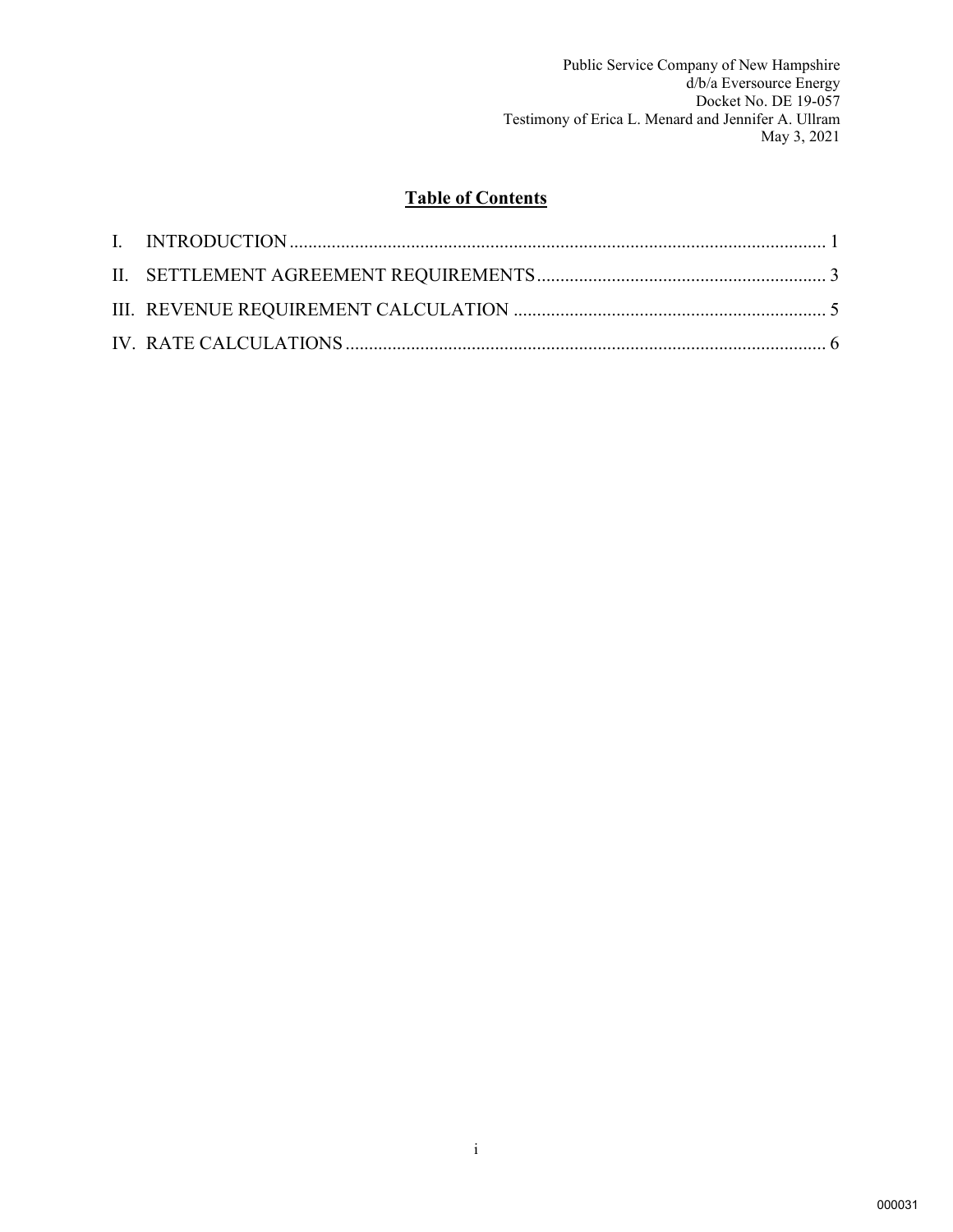Public Service Company of New Hampshire d/b/a Eversource Energy Docket No. DE 19-057 Testimony of Erica L. Menard and Jennifer A. Ullram May 3, 2021 Page 1 of 7

#### **STATE OF NEW HAMPSHIRE BEFORE THE NEW HAMPSHIRE PUBLIC UTILITIES COMMISSION**

#### **DIRECT TESTIMONY OF ERICA L. MENARD and JENNIFER A. ULLRAM**

#### **PETITION OF PUBLIC SERVICE COMPANY OF NEW HAMPSHIRE d/b/a EVERSOURCE ENERGY REQUEST FOR PERMANENT RATES ADJUSTMENT**

**Docket No. DE 19-057 \_\_\_\_\_\_\_\_\_\_\_\_\_\_\_\_\_\_\_\_\_\_\_\_\_\_\_\_\_\_\_\_\_\_\_\_\_\_\_\_\_\_\_\_\_\_\_\_\_\_\_\_\_\_\_\_\_\_\_\_\_** 

#### <span id="page-2-0"></span>1 **I. INTRODUCTION**

- 2 **Q. Ms. Menard, please state your full name, position and business address.**
- 3 A. My name is Erica L. Menard. I am employed by Eversource Energy Service Company as 4 Manager of New Hampshire Revenue Requirements. My business address is 780 North 5 Commercial Street, Manchester, New Hampshire.

#### 6 **Q. What are your principal responsibilities in this position?**

7 A. In my role as Manager of New Hampshire Revenue Requirements, I am responsible for the 8 coordination and implementation of revenue requirements calculations for Public Service 9 Company of New Hampshire d/b/a Eversource Energy ("Eversource" or the "Company") 10 in New Hampshire as well as the filings associated with the Company's Energy Service 11 ("ES") rate, Stranded Cost Recovery Charge ("SCRC"), Transmission Cost Adjustment 12 Mechanism ("TCAM"), Regulatory Reconciliation Adjustment ("RRA") and Distribution 13 Rates.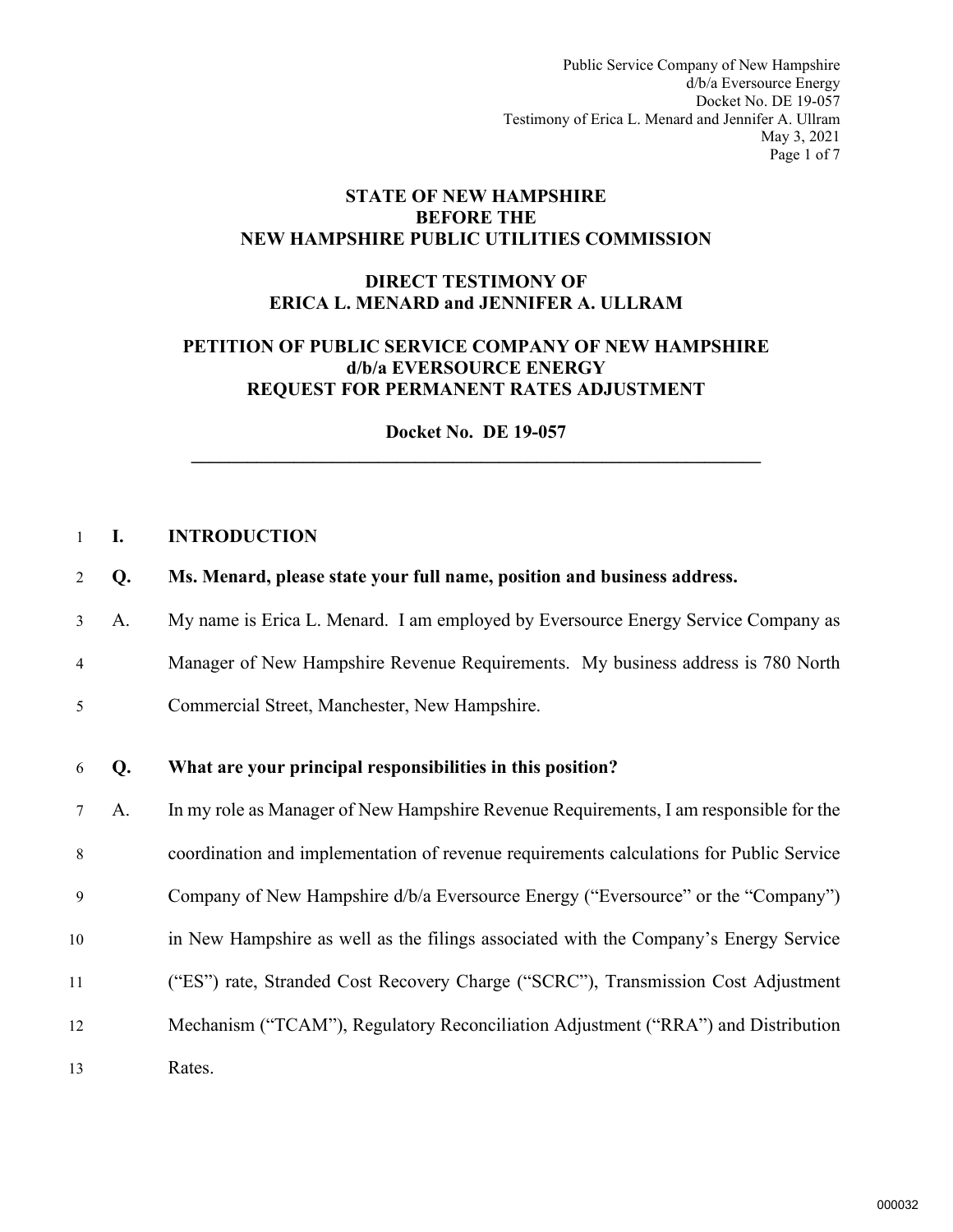| 1              | Q. | Ms. Ullram, please state your full name, position and business address.                                                                                       |
|----------------|----|---------------------------------------------------------------------------------------------------------------------------------------------------------------|
| 2              | A. | My name is Jennifer A. Ullram. I am employed by Eversource Energy Service Company                                                                             |
| $\mathfrak{Z}$ |    | as the Manager of Rates. My business address is 107 Selden Street, Berlin, Connecticut.                                                                       |
| 4              | Q. | What are your principal responsibilities in this position?                                                                                                    |
| 5              | A. | As the Manager of Rates, I am responsible for activities related to rate design, cost of                                                                      |
| 6              |    | service and rates administration for Connecticut and New Hampshire electric and gas                                                                           |
| 7              |    | subsidiaries of Eversource Energy, including the Company.                                                                                                     |
| 8<br>9         | Q. | Did you both previously sponsor testimony in this docket that contains additional<br>information on your professional experience and educational backgrounds? |
| 10             | A. | Yes, Ms. Menard submitted direct testimony as part of the Company's initial request for                                                                       |
| 11             |    | permanent rates on May 28, 2019 and rebuttal testimony jointly with Company Witnesses                                                                         |
| 12             |    | Lee G. Lajoie and David L. Plante on March 4, 2020. Mr. Edward Davis initially submitted                                                                      |
| 13             |    | direct testimony as part of the Company's temporary rate request on April 26, 2019, as part                                                                   |
| 14             |    | of the initial request for permanent rates on May 28, 2019, as part of the Company's rebuttal                                                                 |
| 15             |    | testimony on March 4, 2020. Ms. Ullram subsequently adopted that testimony and was the                                                                        |
| 16             |    | witness for it.                                                                                                                                               |
| 17             | Q. | What is the purpose of your testimony?                                                                                                                        |
| 18             | A. | The purpose of our joint testimony is to support the request for an increase in distribution                                                                  |
| 19             |    | rates to be effective August 1, 2021, as provided in Section 10 of the Settlement Agreement                                                                   |
| 20             |    | filed on October 9, 2020 and approved by the Commission per Order No. 26,433 on                                                                               |
| 21             |    | December 15, 2020 and Order No. 26,439 on December 23, 2020 in this docket. This                                                                              |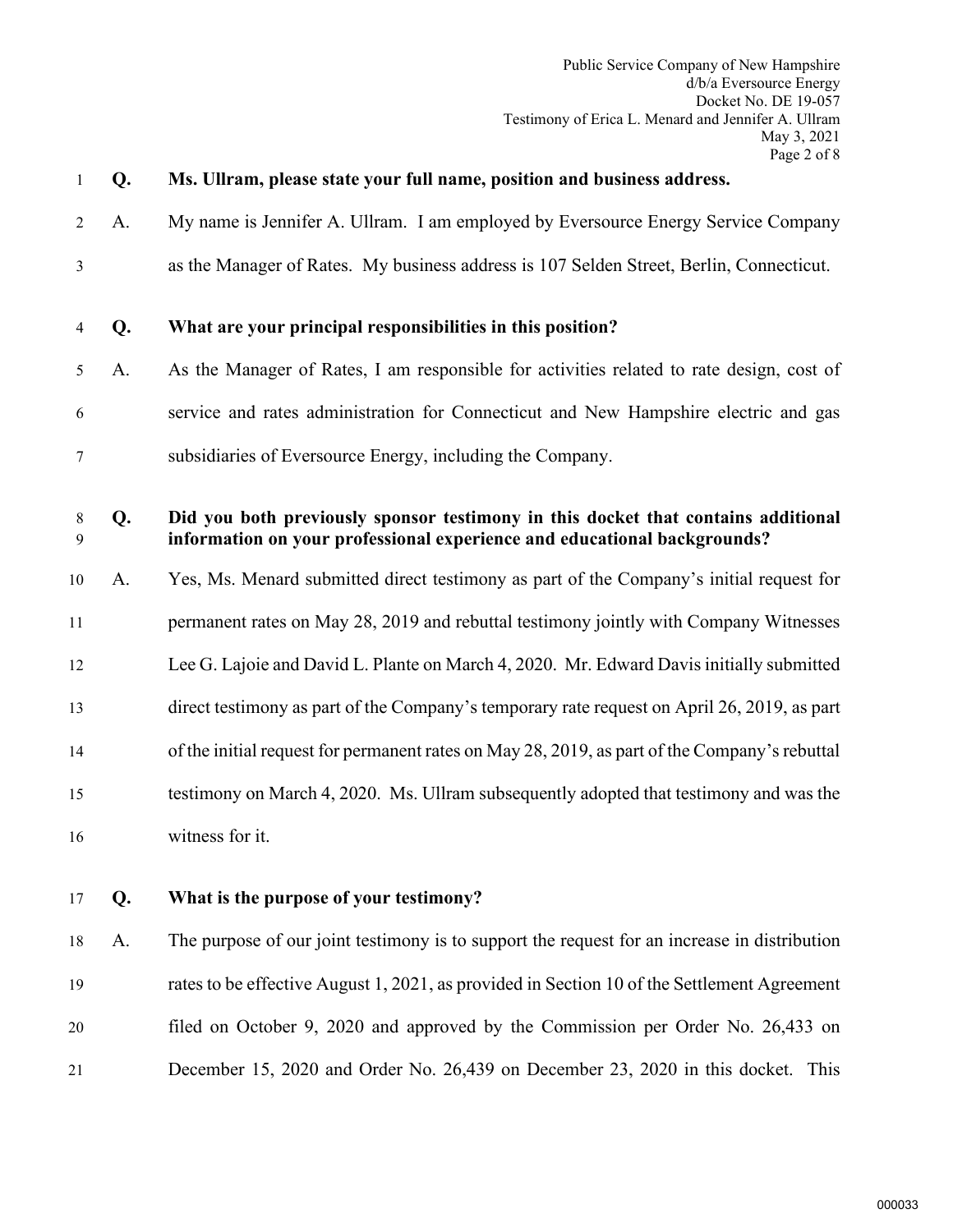| $\mathbf{1}$   | request is for the second step increase referenced in the Settlement Agreement and pertains |
|----------------|---------------------------------------------------------------------------------------------|
| 2              | to certain projects placed in service during calendar year 2020. Our testimony addresses    |
| 3              | the revenue requirement calculations, rate design and rate impacts related to the relevant  |
| $\overline{4}$ | plant additions, consistent with the terms of the Settlement Agreement. Documentation on    |
| 5              | the projects themselves is included with the joint testimony of Messrs. Lajoie, Plante and  |
| 6              | Devereaux, which accompanies our testimony.                                                 |

## 7 **Q. Are you presenting any attachments in support of your testimony?**

8 A. Yes, we are presenting the following attachments in support of this testimony:

| <b>Attachment</b>    | <b>Description</b>                                                                  |
|----------------------|-------------------------------------------------------------------------------------|
| Attachment ELM/JAU-1 | Revenue Requirement                                                                 |
| Attachment ELM/JAU-2 | Distribution Rate Increase and Bill Impact Calculations<br>Effective August 1, 2021 |
| Attachment ELM/JAU-3 | Clean and Redline Tariffs                                                           |

9

# 10 **Q. How is your testimony organized?**

11 A. Following this introduction, Section II discusses the Settlement Agreement requirements,

12 Section III explains the revenue requirement calculation, and Section IV provides the rate

13 calculations.

# <span id="page-4-0"></span>14 **II. SETTLEMENT AGREEMENT REQUIREMENTS**

#### 15 **Q. Could you please describe what the Settlement Agreement provides relative to the**  16 **step adjustments?**

- 17 A. Yes. Section 10 of the Settlement Agreement on permanent rates in this docket provides
- 18 for three step adjustments. This testimony supports the second of those adjustments.
- 19 Under the Settlement Agreement, this step recovers the costs associated with capital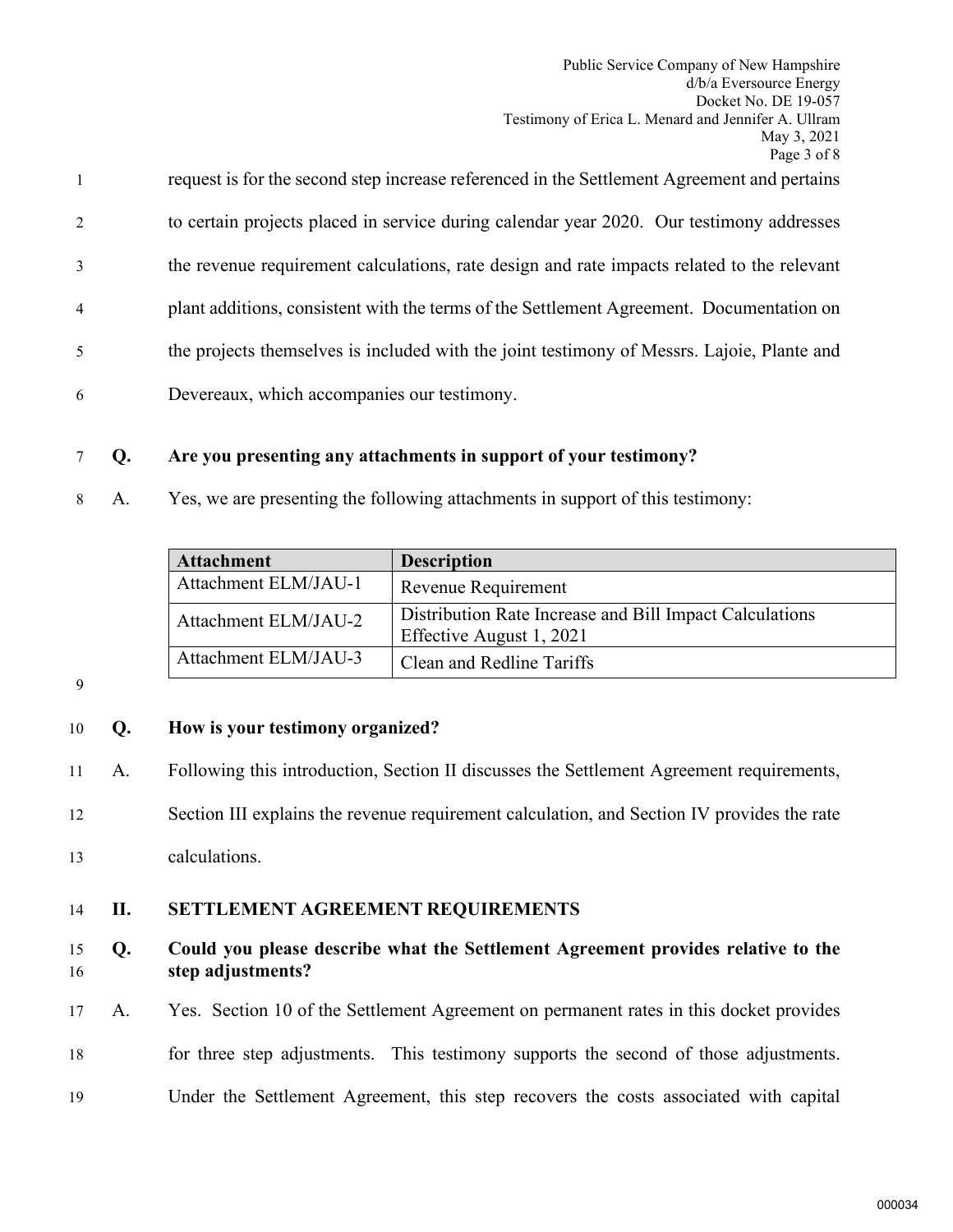| $\mathbf{1}$   |    | projects placed in service during 2020, excluding new business projects. That is, it                                    |
|----------------|----|-------------------------------------------------------------------------------------------------------------------------|
| $\overline{2}$ |    | excludes projects that were done to support new business on the basis that such projects                                |
| 3              |    | are expected to support themselves through newly generated revenue.                                                     |
| $\overline{4}$ |    | As for the step adjustment itself, it is capped at \$18 million in revenue, and any revenue                             |
| 5              |    | requirement above that amount will be deferred for some other means of recovery. If the                                 |
| 6              |    | revenue requirement is less than \$18 million, only the actual amount will be recovered.                                |
| 7              |    | The rate for this step is designed to recover the total amount of the step adjustment and be                            |
| 8              |    | effective over the twelve-month period August 1, 2021 through July 31, 2022. The third                                  |
| $\mathbf{9}$   |    | step will also include recovery on a 12-month basis for effect beginning August 1, 2022.                                |
| 10             |    | The rate impact of the second step adjustment is described in greater detail below.                                     |
| 11<br>12       | Q. | Does the Settlement Agreement call for a revenue requirement calculation design to<br>be used for this step adjustment? |
| 13             | A. | As noted in Section 10 of the Settlement Agreement, the method for calculating the revenue                              |
| 14             |    | requirement for the step adjustment is similar to the Company's Settlement Agreement –                                  |
| 15             |    | Step 1 Revenue Requirement filing on October 9, 2020 (see Bates pages 40-51,                                            |
| 16             |    | Attachments ELM/EAD-1 to 4). For this second step increase, the Company has a cap of                                    |
| 17             |    | \$18 million as defined in the Settlement Agreement. As shown in this filing, the Company                               |
| 18             |    | has allocated the overall step 2 revenue requirement increase of \$11,126,440 based on the                              |
| 19             |    | revenue percentage for each rate class as described below.                                                              |
|                |    |                                                                                                                         |

## ease explain why the second step increase is significantly under the \$18 million cap 21 **contemplated in the Settlement Agreement.**

22 A. Actual plant in service additions for the period ending 12/31/2020 was \$124.2 million 23 which was lower than the amount in the five year plan that was the basis of the settled upon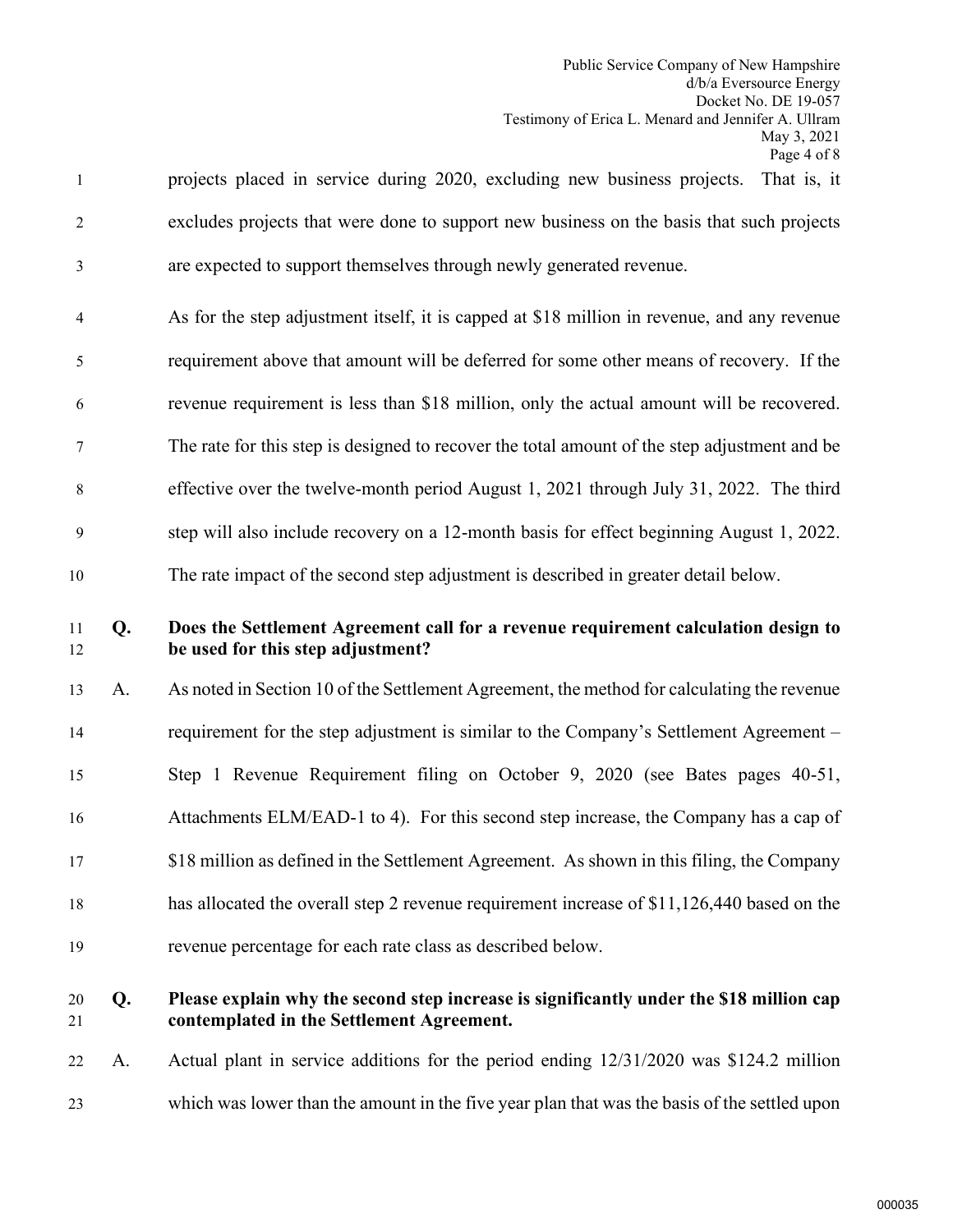|                                                    |    | Page 5 of 8                                                                                                                                                                         |
|----------------------------------------------------|----|-------------------------------------------------------------------------------------------------------------------------------------------------------------------------------------|
| $\mathbf{1}$                                       |    | \$18 million cap. Plant additions in 2020 were lower due to delays in some larger substation                                                                                        |
| $\overline{2}$                                     |    | and facilities projects being placed in service by the $12/31/2020$ date.                                                                                                           |
| 3<br>4                                             | Q. | Does the Settlement Agreement call for a particular rate design to be used for this<br>step adjustment?                                                                             |
| 5                                                  | A. | Not directly, no. Section 14 of the Settlement Agreement describes the revenue allocation                                                                                           |
| 6                                                  |    | that will be applied for the permanent rate increase. Specifically, the Settling Parties agreed                                                                                     |
| 7                                                  |    | that the revenue increase would be allocated in equal proportionality among the classes. In                                                                                         |
| 8                                                  |    | this filing, the Company has allocated the step increase revenues among classes based on                                                                                            |
| 9                                                  |    | their respective distribution revenue, which is equivalent to each class receiving an equal                                                                                         |
| 10                                                 |    |                                                                                                                                                                                     |
|                                                    |    | percentage allocation of such increase.                                                                                                                                             |
| 11                                                 | Ш. | REVENUE REQUIREMENT CALCULATION                                                                                                                                                     |
|                                                    | Q. | With the above general understandings, please explain how you calculated the<br>revenue requirement for the projects for which you are seeking recovery in this step<br>adjustment. |
|                                                    | A. | As shown in Attachment ELM/JAU-1 on page 1, the revenue requirement for the second                                                                                                  |
|                                                    |    | step adjustment was calculated by first computing the year over year net change in plant                                                                                            |
|                                                    |    | between year ending December 31, 2019 and year ending December 31, 2020 as shown on                                                                                                 |
|                                                    |    | line 5. Then, the return is calculated on net plant as shown on line 8 using the rate of return                                                                                     |
|                                                    |    | and gross revenue conversion factor. Depreciation and property taxes are added to                                                                                                   |
| 12<br>13<br>14<br>15<br>16<br>17<br>18<br>19<br>20 |    | calculate the total revenue requirement of \$11,126,440. Since the calculated revenue                                                                                               |

<span id="page-6-0"></span>22 amount is included in this second step increase.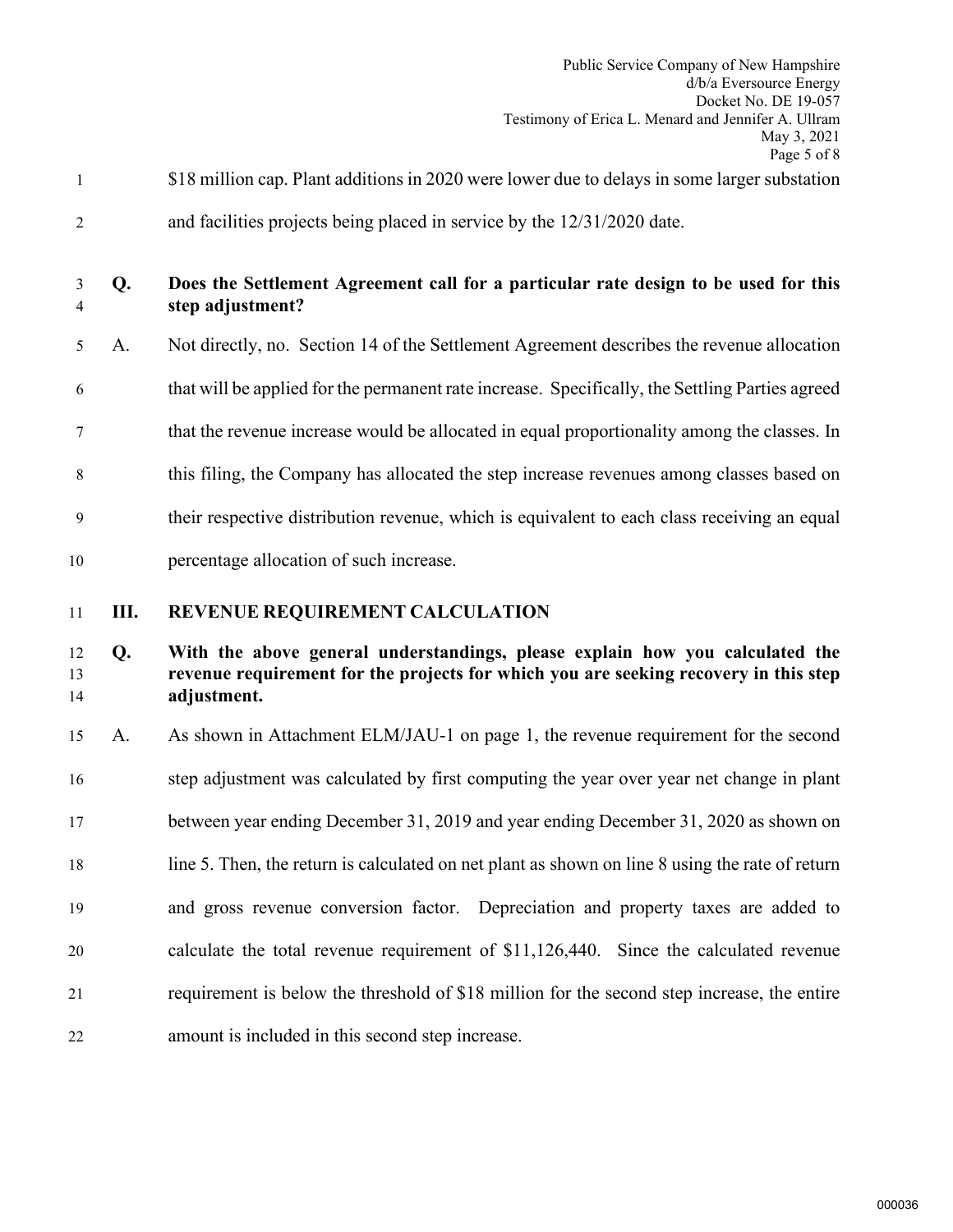<span id="page-7-0"></span>

| $\mathbf{1}$ |     | Page 2 of Attachment ELM/JAU-1 provides more detail on the distribution plant placed in    |
|--------------|-----|--------------------------------------------------------------------------------------------|
| 2            |     | service, excluding new business. The detail of the plant additions shown on line 7 are     |
| 3            |     | provided by project in the Lajoie/Plante/Devereaux testimony.                              |
| 4            |     | Page 3 of Attachment ELM/JAU-1 provides the detail on the capital structure as agreed      |
| 5            |     | upon in the Settlement Agreement in this docket.                                           |
| 6            |     | Page 4 of Attachment ELM/JAU-1 provides the computation of the Gross Revenue               |
| 7            |     | Conversion Factor (GRCF) based on New Hampshire corporate business tax of 7.7 percent      |
| 8            |     | and federal income tax rate of 21 percent for the taxable period ending December 31, 2020. |
| 9            |     | The rate of return and GCRF are used to calculate the return on the net plant.             |
| 10           |     | Page 5 of Attachment ELM/JAU-1 provides the detail behind the calculation of the           |
| 11           |     | composite depreciation rate of 3.15 percent used to apply a depreciation factor to the     |
| 12           |     | revenue requirement.                                                                       |
| 13           |     | Page 6 of Attachment ELM/JAU-1 provides the computation of the property tax rate to        |
| 14           |     | apply to the revenue requirement.                                                          |
| 15           | IV. | <b>RATE CALCULATIONS</b>                                                                   |
| 16           | Q.  | Please explain how you calculated the rates for this step adjustment.                      |
| 17           | A.  | The revenue requirement recovery period for the second step increase is for the 12-month   |
| 18           |     | period August 1, 2021 through July 31, 2022. Therefore, the Company calculated the rate    |
| 19           |     | design revenue that rates would be set to recover the step increase over this twelve-month |
| 20           |     | period. This increase, when allocated to each rate class, is then designed to be recovered |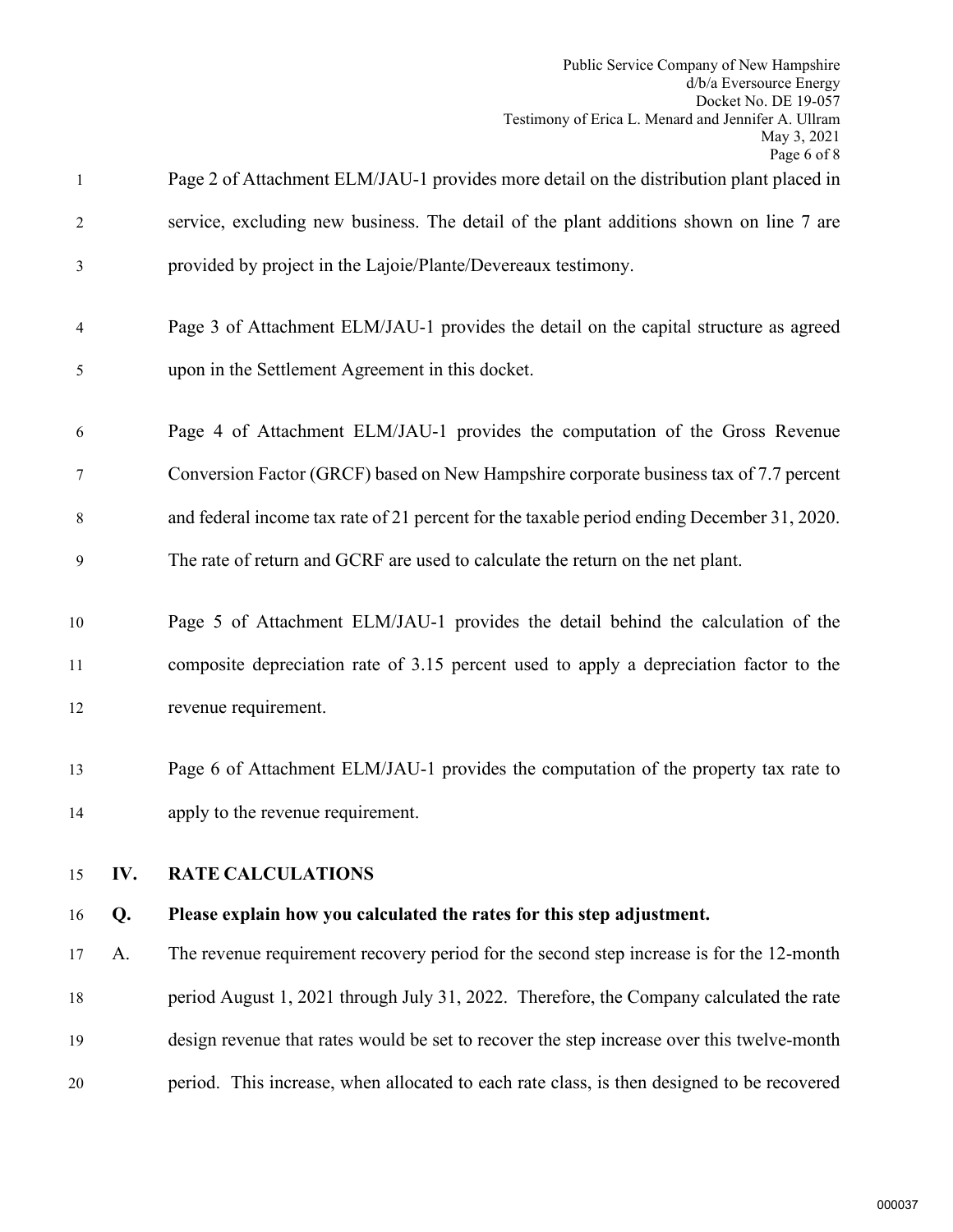1 through volumetric or demand rates, depending on the distribution rate structure of each 2 rate class. Details of the rate design for each rate class are provided in ELM/JAU-2 to this 3 filing.

# 4 **Q. The Settlement Agreement indicates that the Company will not adjust the Customer**  5 **Charge for any increases. Why has the Customer Charge for Controlled Water**  6 **Heating ("CWH") and Load Control Service ("LCS") rates changed?**

7 A. As part of the Company's distribution rate filing, the Company combined CWH and 8 Uncontrolled Water Heating ("UWH") and phased-in rate changes to move CWH to UWH 9 rates. In addition, the Company described that LCS rates (excluding the radio-controlled 10 option) would be set equal to Water Heating rates. The Company described that this 11 process would be done in over a two-year phase in period so as to not result in significant 12 bill impacts to those customers. (See Docket DE 19-057, Testimony of Edward A. Davis, 13 pages 12-14). This is the second phase of the two-year plan and in order to have one 14 combined rate for these classes, it is necessary to update the Customer Charge so they are 15 equal for each of these rate classes.

# 16 **Q. Why is the overall distribution rate increase associated with Step 2 shown in**  17 **Attachment ELM/JAU-2, page 6 not equal to the revenue requirement increase**  18 **provided above?**

19 A. In the Step 1 adjustment implemented on January 1, 2021, the Company recovered the 20 \$10.610 million over 7 months which resulted in a grossed-up revenue requirement of